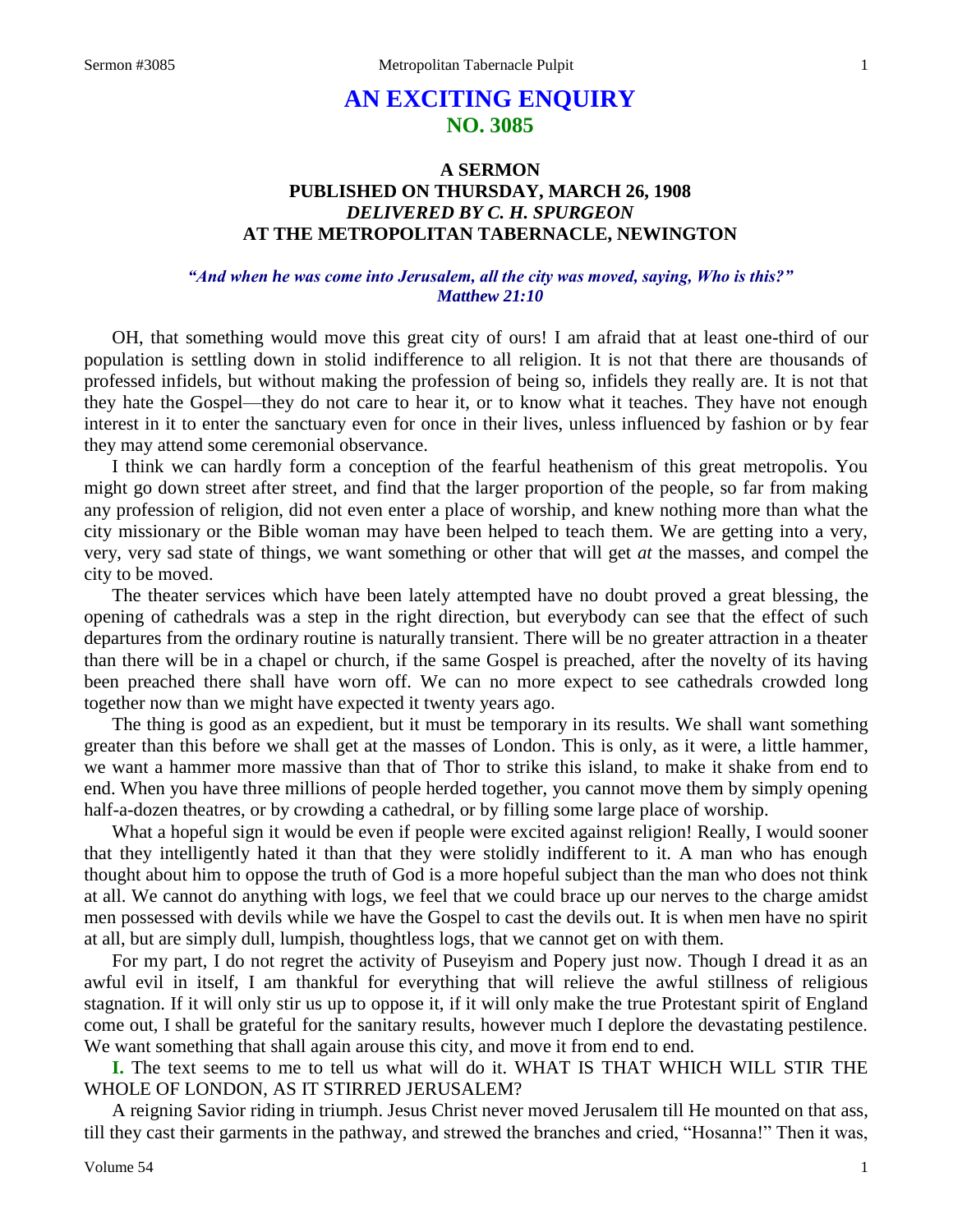#### 2 An Exciting Enquiry Sermon #3085

as He rode in triumph as King of the Jews, that the whole city was stirred. Oh, that we had a reigning Savior more distinctly recognized in all our churches! There is no use in mincing matters or hiding our shame. The shout of a King is not in the midst of the church at large. The ancient glory which rested upon the Lord's chosen has in a great measure departed. Write ye Ichabod, for the glory is departed. We have not now the lighting down of the mighty arm, nor the strength of a present God, as once we had.

The world *knows* very little about the church and cares very little about her, so long as Christ does not reign in her palaces Unfurl the King's flag, proclaim His entry, make known His residence, and forthwith, "the kings of the earth set themselves, and the rulers take counsel together against the LORD, and against his anointed, saying, Let us break their bands asunder, and cast away their cords from us."

What was that church which disturbed the dark ages? Why, a church made up of men who hazarded their lives unto the death—men who stood up and preached in the dead of night to the few who were bold enough to gather to hear them—men who at other times could beard the tyrant, and stand face to face with cardinal or pope, and speak the truth, come what might. These were men who had a reigning Savior in their midst, yet few and feeble, that gallant host subdued the world. The Vatican trembled, the words they spake, sustained by the character they bore, fell like thunderbolts about it.

Would you enquire, my brethren, for the simple but saintly servants of God who brought a Reformation into England? They were men who recognized a reigning Savior. The church was represented by those in whose hearts Jesus Christ really did dwell—such men as Wycliffe and his successors. From market place to market place they went, with but half pages or whole pages of the Word of God, as fast as they could be printed, they read them at the market cross, they went on from place to place, preaching the pure, unadulterated Gospel in homely language, with fiery tongues, and soon they set all England in a blaze.

And who were they in later days, in the last century, who awoke the slumbering church? They were men who had Christ reigning in them, such men as Whitefield and the Wesleys—men who bowed before the royal dignity of Jesus, and said—

## *"Shall we, for fear of feeble men, The Spirit's course in us restrain?"*

Awed by no mortal's frown, would they smooth their tongues and fashion their words to win human esteem? On the hill-tops, in the churchyards, by the roadsides, anywhere, everywhere, they unfurled the banner of a reigning Savior, and straightway the darkness of England gave place to glorious light. And now, could we only get the church of God to awake, we should soon have the whole city moved.

Let our ministers preach the Gospel, or let them preach it with something like force, instead of treating us to moral essays and elaborately-prepared discourses, let them speak their hearts out in such words as God would give them on the occasion, let the members of the church back them up by vehement zeal, earnest prayer, and incessant labors, we should want nothing else to stir this city from end to end.

Oh, to see the Savior riding in the midst, and to hear the acclamations, while joyous converts shout, like the young children of old, "Hosanna to the Son of David. Blessed is he that comes in the name of the Lord." The old attractions of the cross have not departed. You cannot preach Christ and not get a congregation. Be it "the Christ" whom you preach honestly and preach fully, the people must come to hear.

Though they hate and loathe the truth, they will come again to hear it. They will turn on their heel, and say, "We cannot bear it," but the next time the doors are opened they will be there. The Gospel gets them by the ear and holds them. It has a secret, mysterious influence even over the hearts that do not receive it, to compel them at least to lend their ear to the hearing of it. Let the church, then, awake, and that influence shall be had whereby the whole city shall be moved.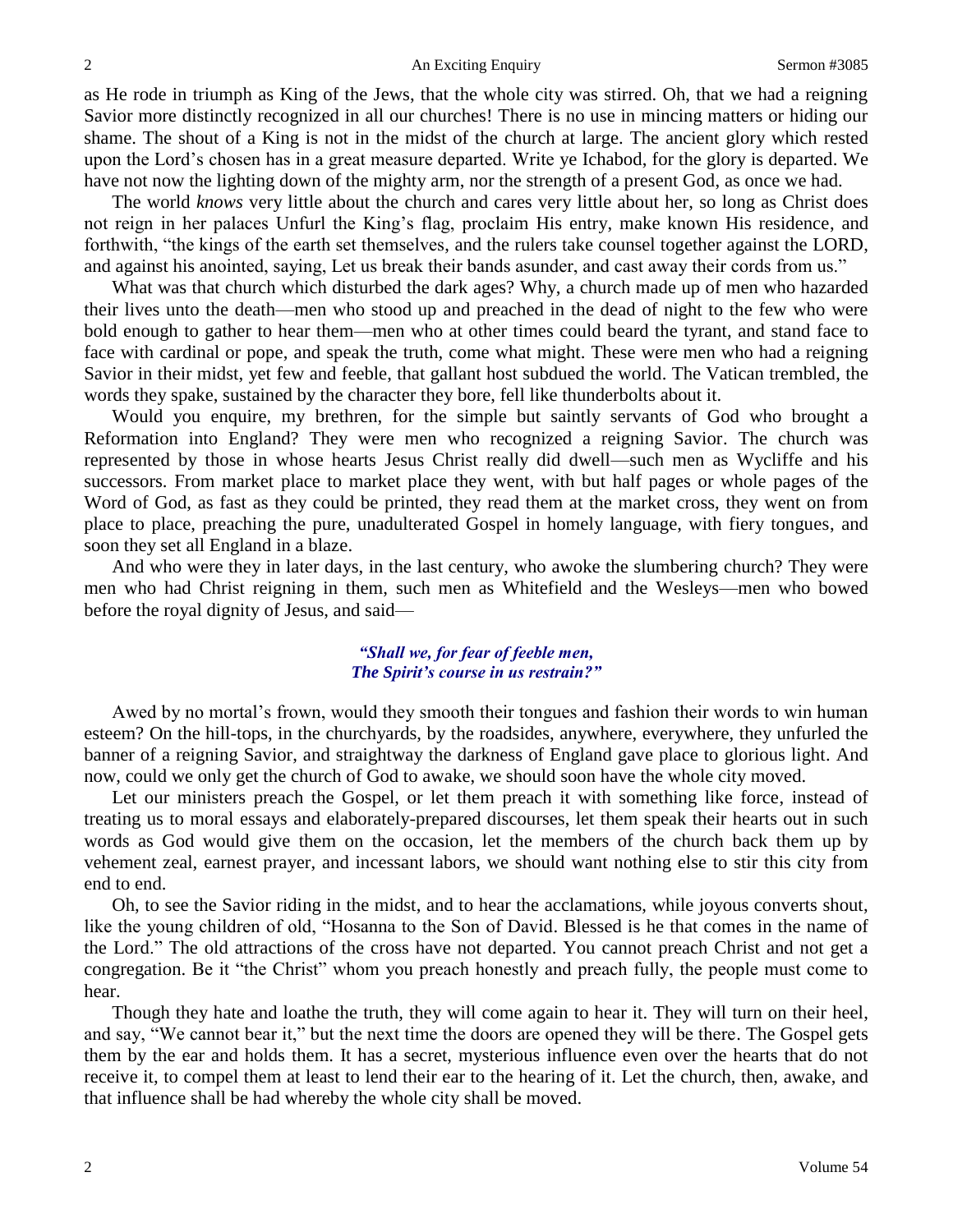#### Sermon #3085 **An Exciting Enquiry** 3

But when we speak of the church, I am afraid we often hide our own sins under a declaration against the church. Why, *we* are the church. Christian men and women, *you* are the church. You must not tie the church up like a quivering victim, and lash her, tie yourself up, and let the lash fall on your own shoulders. If you and I had a reigning Christ in our hearts, we should help to move the city.

Do you ask what I mean by that? I do not mean the way in which some of you show the quality of your faith by the quantity of its fruits. Your convictions and your conversion assume a very mild form. You keep them well in check, you have got a tight rein on the motions of the heart, your religion never runs wild—never! You are such a prudent brother, *you* will never be guilty of anything like enthusiasm, no one will ever chalk the word "Fanatic" on your back.

You will never move the city, my friend—no fear of it. While appeals, which ought to make your heart burn, freeze on your ears, you will never move the city. While themes which ought to bow you to the earth in humility of spirit, and then lift you up as on eagles' wings in rapture of delight, affect you not at all, unimpressible as stone, you will never move the city.

But if you and I felt that the things we believed were of the first and last importance, that they were worth living for, and worth dying for, that there was nothing else, in fact, in all the world that was worth any care or thought except these things, then, beloved, we should soon see the city moved. One earnest Christian fully given up to his Master, one soul perfectly devoted to Christ, is of more worth in soulwinning and in world-conquering than fifty thousand of mere professors.

You know how it used to be in the olden wars. The rank and file all did service in their way, but it was the one man who made the corner of the triangle to break the enemy's ranks, and gathered all the spears into his own bosom—it was *he* who won the victory. The man who dashed foremost with his battle-axe and slew the foe, and gave courage to all the trembling ones behind—the man who told them that victory was sure to wait on courage, and who dashed on against fearful odds—he was the man who made his country famous.

And we want such Christians nowadays, those who know no fear, do not believe in defeat, and are animated with the assurance that the Most High God is with us, and who will go on, and on, and on, conquering and to conquer.

You see, it is a *reigning* Christ who moves the city—Christ riding in the heart in a glorious procession of gladsome acclamation—it is this that will be the great thing to stir even London's stolid masses.

**II.** THE GREAT MULTITUDE, WHEN STIRRED, WILL ASK THE QUESTION, "WHO IS THIS?" and it will be an unfortunate thing if you who are with Christ should not be able to give an answer.

Some of you, whose hearts are, I hope, right towards Him, are scarcely attentive enough to that precept, "Be ready always to give an answer to every man that asketh you a reason of the hope that is in you with meekness and fear." I do deprecate above all things your getting your creed from me—your building your creed upon the fact that the preacher has said so-and-so. We need Bible students as Christians—men who not only believe the truth, but have good reasons for believing it, men who can meet error with the argument, "It is written," and can maintain the truth at all hazards, using weapons taken from the armory of God's inspired Book.

Oh, that we had among us more who were fit to be teachers! But alas! I am afraid we shall have to say of many amongst you, as Paul said of the weak ones in his day, that when they ought to have been teachers, they were still only learners, and when they should have been breaking the bread of life to others, they were themselves still needing to be fed upon milk. I hope that will not be the case with us. May we grow in grace, so that, when the question is asked, "Who is this?" we may be able to answer it.

Beloved, is it your desire to do good to your fellow men? Have you a longing in your soul to be the means of bringing others to Christ? In order to accomplish this, it is imperatively necessary that you should have a knowledge of Jesus. Let it be a heart knowledge. You tell your children sometimes to learn their lessons by heart. You cannot learn Christ in any other way. Christ cannot be learned in the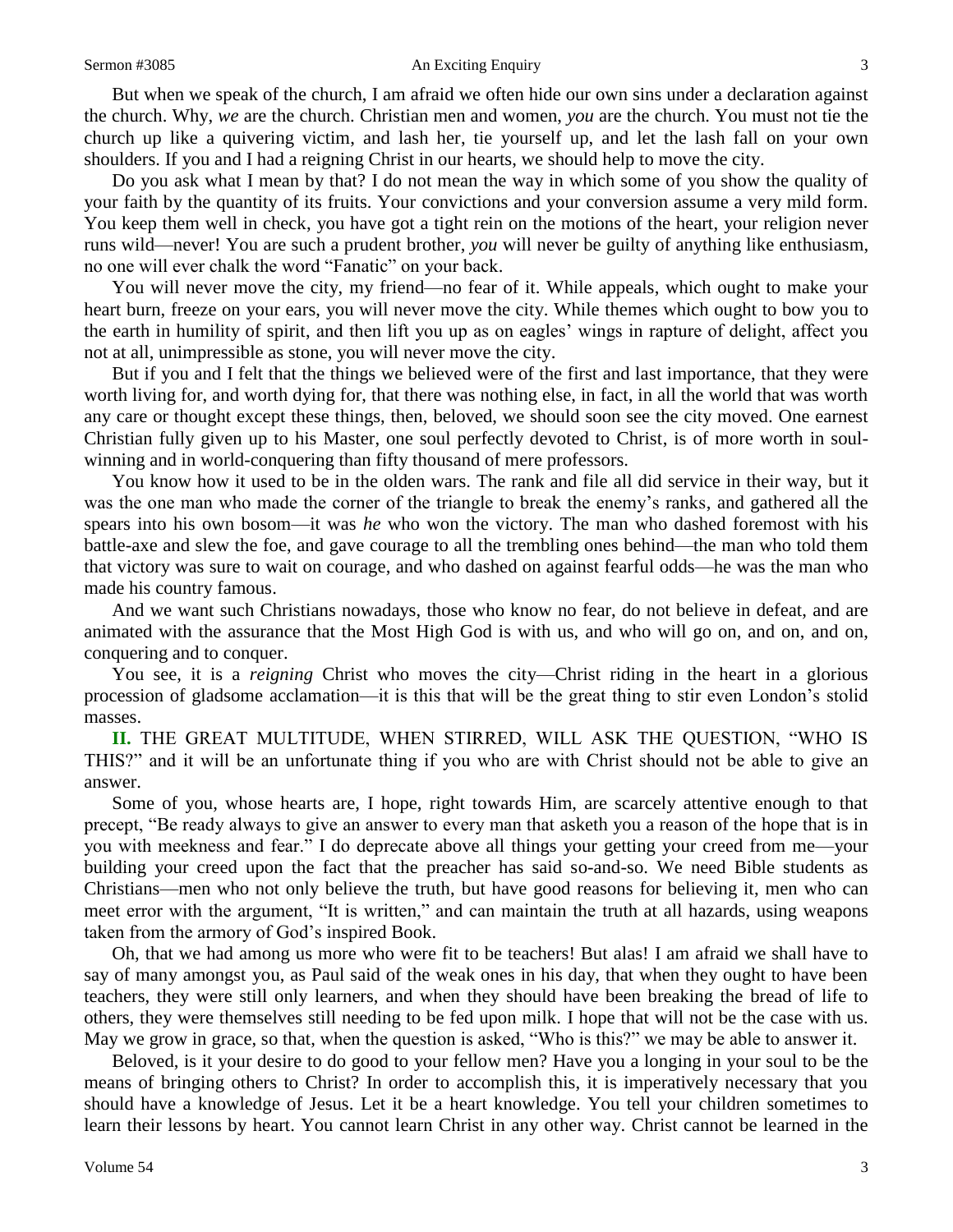head. Love only can learn love, and Christ is love incarnate. It is by loving Him, and communing with Him, that you will get to understand Him. You must learn Him by heart.

Then you must learn Him experientially. I would not give anything for an answer to my anxious enquiries from a mere theoretical person. Could I not read the Book and get at the theory myself? I want to be taught by one who has tasted and handled the things of which he speaks.

Dear brethren in Christ, seek to know Jesus by living upon Him. Drink of His blood, eat you of His flesh, be in constant communion with Him till your vital union with His person shall transcend your faith by a constant joyful experience. Know Christ experientially.

Endeavor also to know Christ, beloved, by being taught of His Spirit. That learning of Christ that we get from human wit is of little worth, it is the revelation of Christ in us by the Holy Ghost which alone is true knowledge. John Bunyan used to say that he preached only such truths as the Lord had burnt into him. Oh, may He burn these truths into you! May He be pleased to write upon the tablets of your heart the story of your Master, so that, when any shall say, "Who is this?" you may not need to pause for a single moment, or to ask any divine to assist you in the answer—

### *"But gladly tell to sinners round What a dear Savior you have found."*

**III.** THIS ENQUIRY ABOUT CHRIST SHOULD ALWAYS BE MET WITH A CLEAR AND DISTINCT ANSWER.

If I had only one more sermon to preach before I died, I know what it should be about, it should be about my Lord Jesus Christ, and I think that when we get to the end of our ministry, one of our regrets will be that we did not preach more of Him. I am sure no minister will ever repent of having preached Him too much. You who are with Jesus, talk much about Him, and let that talk be very plain. Tell sinners that "God was made flesh, and dwelt among us, and his disciples beheld his glory, the glory as of the only begotten of the Father, full of grace and truth."

Tell them that He came to this earth as a Substitute for His people, that His holy life is accounted their righteousness, that His sufferings and death constitute a complete atonement, and appease the wrath of God for all their sins. Never let an opportunity be lost of telling out the doctrine of substitution. That is the core of the Gospel, the sinner in Christ's place, and Christ in the sinner's place, our debts to God paid by Christ, the chastisement of our peace laid upon Him, that we may have the peace through His chastisement.

I wish to put this matter very earnestly to my dear brethren and sisters in Christ Jesus, and especially to you who are in church fellowship here. Do on every occasion, and especially when you get but half an invitation to do so—do speak out concerning the person of Christ as God and man, concerning the work of Christ as taking human guilt and suffering for it, concerning the worth of that work as being able to take away all manner of sin and blasphemy.

Tell it to the very chief of sinners, that the blood of Christ can make them clean, tell it to the drunkard, the harlot, the thief, the murderer. Tell them all that whosoever believeth in Him is not condemned, and never, from fear or through shame, refuse to give an answer to so hopeful an enquiry as this—"Who is this?"

And what shall I say to *you who are moved by curiosity to ask this question,* "Who is this?" I daresay there were some in Jerusalem who were so busy with their shops that they did not enquire, "Who is this?" "Oh!" they would say, "We need not go across the threshold to see what a mob may be doing in the street—a lot of children calling out, 'Hosanna,' and a number of idle gossips following a silly fellow as He rides upon an ass through the street, that is all it is."

Other people doubtless had a little of the bump of curiosity, they could not help enquiring. So they come into the street, they stood among the crowd, and they said to one, "Who is this?" "I don't know," says he, "I am come to see for myself." "But who is this?" they repeat again and again, and they very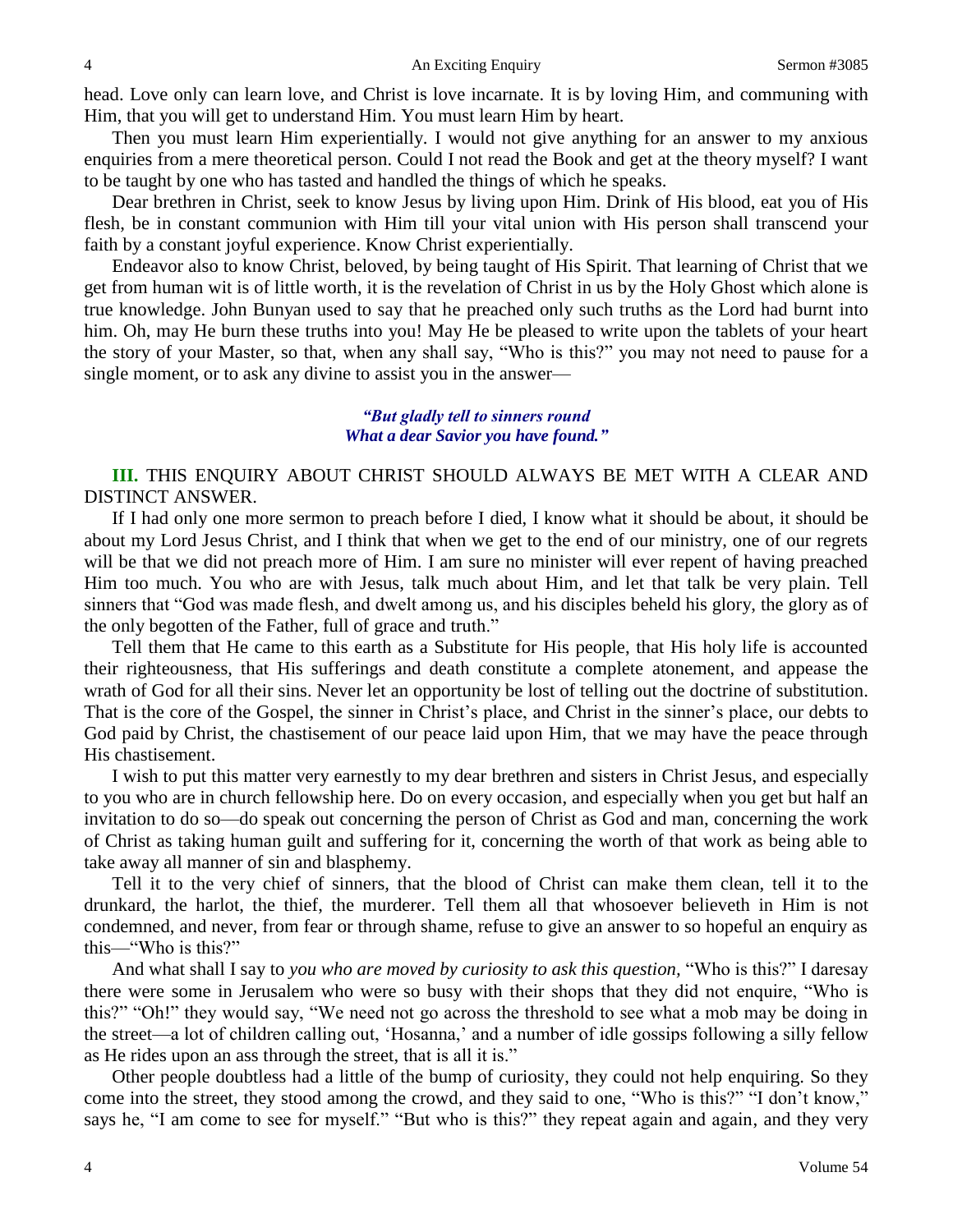#### Sermon #3085 **An Exciting Enquiry** 5

likely get six wrong answers before they get the right. They push on, and at last they get a good standing place—perhaps climb up into a tree, as Zacchaeus did, and there they are, all wide awake, trying to get an answer to the question, "Who is this?"

Well, I hope some such curiosity as this may be in your mind, at any rate, I had it in my mind once, and I believe there are many who now have it. I will tell you the occasions upon which this curiosity is often excited. A laboring man has been in the habit of working with another who was often intoxicated, a habitual swearer, and perhaps even prone at times to blaspheme. On a sudden, he sees him a changed character, steady in all his conduct, affectionate, thoughtful of his wife and children, industrious, and withal he is religious. What a alteration! Can it fail to cause enquiry?

Or he calls in at the house of a neighbor, and finds the neighbor very sick and ill, he is a working man with a large family, and it would be a very serious thing for him to die, and leave those little ones, but he sits up in the bed, and he tells his friend that he has not any care at all about these matters, he has left them all with God, he says, "I used to fret and worry myself, but now, whether I live or die, I leave all with God, I am perfectly resigned to His will, Christ is with me here and I find it—

## *"'Sweet to lie passive in His hands, And know no will but His.'"*

"Oh," says the man, "who *is* this that has made such a difference in my neighbor?" What can be the cause of this change? What can be the reason of this? He watches another, he persecutes him, jeers and laughs at him, casts all manner of threats and insinuations at him. He sees him bear it all very quietly, he knows that he cannot tempt him to do what is wrong, though he tries hard to do it, the path of integrity is trodden year after year, and the worldly man looking on cannot make it out. He says, "Who is this?"

He sees another—a very happy, lively, earnest, joyful Christian. "Well," thinks this man, "I have to go to the theater to get any fun, I must be in company, and I must drink a certain quantity before I can get my spirits up, but here is a man cheerful and bright without any of these things. He is poor, but he is happy, he has got a fustian jacket, but he has not got a fustian heart, he's 'as happy as a king,' his soul is merry within him, I can't make it out—'Who is this?'"

These things stir men's curiosity, and I hope, dear friends, you will try to make people more and more curious by this plan. And how often a holy deathbed stirs that curiosity! As the expiring believer shouts victory, or sinks to his rest with perfect joy, the worldling looks on and says, "Who *is* this? I can't comprehend it, I can't make it out."

Now, it is little wonder, my dear friends, that there should be some curiosity to know about Christ. There ought to be a great deal more. Consider that God Himself speaks to you by Christ. Shall God speak, and shall mortal man not care to hear what God says? Shall God speak to me by His dear Son, and shall I have no ear to hear the divine Word? I ought to be anxious to know it. Christ was spoken of by prophets—Moses, David, Isaiah, Jeremiah—all of them spoke of Christ. Were there all those testimonies about Him, and shall not I care to know of Him?

When He came upon earth, it was with songs of angels, and a new star was launched forth to welcome His birth, have I no curiosity to know of Him? I understand that His person is complex, that He is at once God and man—a strange, wonderful person this! do I not wish to know more of Him? I find that He died, and that He rose again, and that there is a close connection between His dying and rising again, and the forgiveness of our sins and the justification of our souls, do I not want to know about that?

Christ has come to solve the most tremendous problem, come to tell us of life beyond the grave, of immortality when corruption shall have done its work, have I no curiosity about this? The bleeding Savior, hanging on the cross, says to every man, here who has any curiosity in His nature, "Is it nothing to you, all ye that pass by? Behold, and see if there was ever sorrow like unto My sorrow, which is done unto Me." I commend the curiosity that would make you know more of Jesus Christ. Study this blessed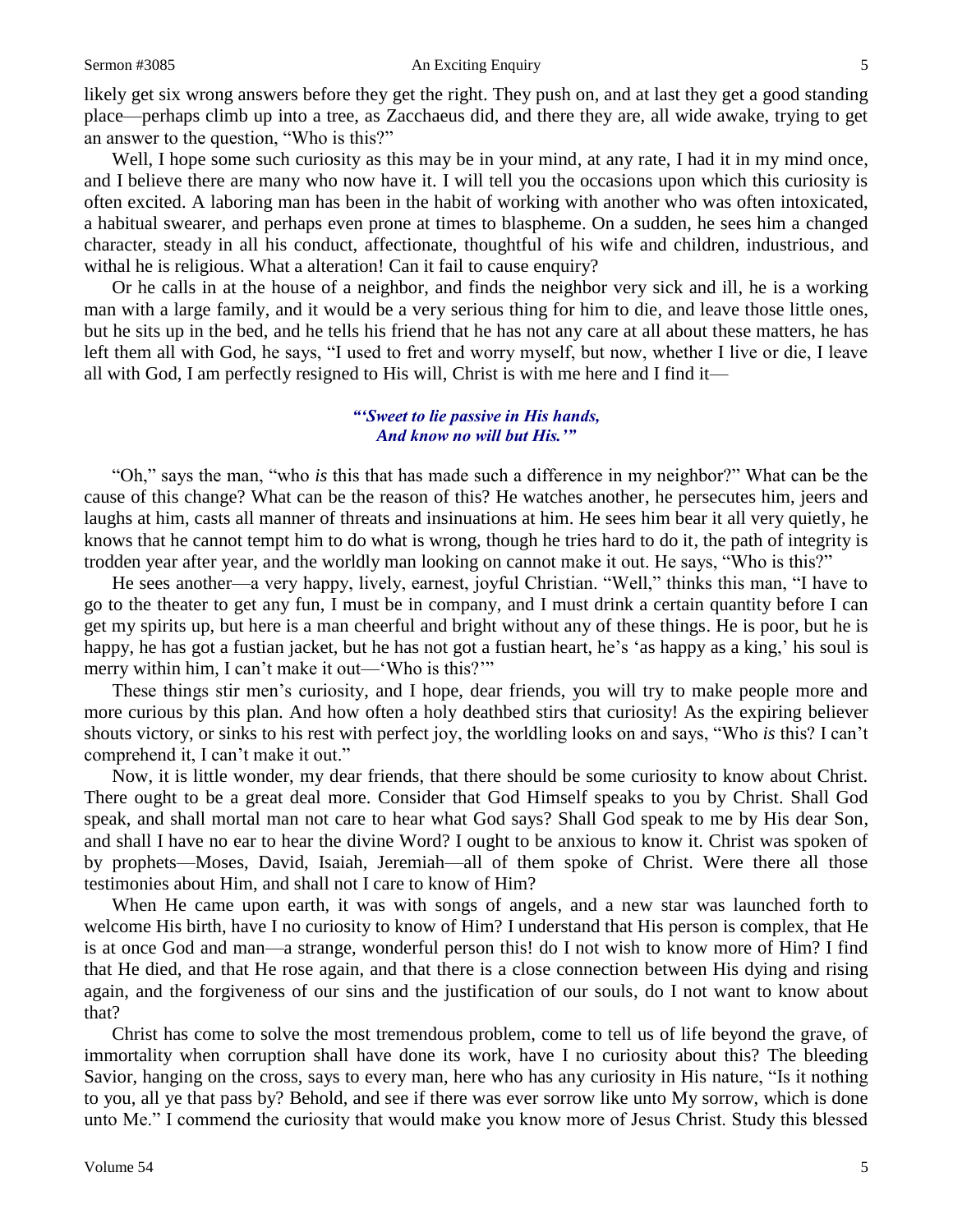Book much. Pry into those mysteries which speak much of Him, and do, oh do press forward till you have got an answer to that question, "Who is this?"

There may be, in this house of prayer, *some who are in positive ignorance asking the question,*  "Who is this?" I think we ought not to take it for granted that all our congregation understand the Gospel, for they do not. The simple command, "Believe and live," which God has written so plainly in the Bible, is not understood by a great many of our hearers.

I sometimes get letters from those who have heard the Gospel preached here which astound me. The way in which my correspondents look at things seems conclusive that they have never read the Bible, they imagine that my preaching and everybody else's should be altered, in order to suit some whim and fancy of theirs. The ignorance pointed at in the text was strange, for Christ had lived in Jerusalem, and had been there working miracles, yet the people said, "Who is this?"

And Jesus Christ is preached in the very street where you live, you can hear of Him out of doors if you like, in the ministry of some open-air preacher, the city missionary will tell you about Him, there is a Testament to be had for twopence, everybody may know about Jesus Christ, and yet there are a great many who do not know about Him.

But is not ignorance of Jesus Christ in this age willful? Those who do not know of Jesus Christ now have nobody but themselves to blame. Let me remind you that this ignorance is very damaging, you lose by it much joy and comfort here below, beside the risks of the hereafter. Ignorance of Jesus Christ will be fatal to your soul's welfare. You may not know how to read, but if you know Christ, you shall "read your title clear to mansions in the skies."

It is a bad thing for a man not to know a little of all sciences, but a man may go to heaven well enough if he knows only the science of Christ crucified. Not to know Jesus will shut you out of heaven, though you had all the degrees of all the universities in the world appended to your name. Ignorance of Him who is the Savior of sinners is ignorance of the remedy for your soul's disease, ignorance of the key which unlocks heaven's gate, ignorance of Him who can kindle the lamp of life in the sepulchers of death. Oh, I pray you, if you have been hitherto ignorant of the Savior, be not satisfied till you know Him!

And when I speak of ignorance of Christ, I do not mean ignorance of His name, and of the fact that there is such a person, I refer more especially to that spiritual ignorance which is so common even among the best informed. Nine persons out of ten who go to place of worship do not know the meaning of the Savior shedding His blood for the remission of sin. If you press them to tell you how it is that Christ saves, they will tell you that He did something or other by which God is able to forgive sin.

Though the grand fact that Christ was actually punished in the room, place, and stead of His chosen people, is a fact as clear in the Scripture as noonday, they do not see it. The false doctrine of general redemption—that Christ died for the damned in hell, and suffered the torment of those who afterwards are tormented forever—seems to me to be detestable, subversive of the whole Gospel, and destructive of the only pillar upon which our hopes can be built. Christ stood in the place of His elect, for them He made a full atonement, for them He so suffered that not a sin of theirs shall ever be laid at their door. As the Father's love embraced them, so the death of His Son reconciled them.

And who are these that are thus redeemed from among men? They are those who believe in Jesus Christ. This definition is not more simple than conclusive to those to whom the work of the Spirit of God is intelligible. If you put your trust in Him, it is evident that Christ died for you in a way and manner in which He never died for Judas, he died for you so vicariously that the offenses you have committed were imputed to Him, and not to you, and therefore your sins are forgiven.

If you trust Him, you cannot be punished for your sins, for Christ was punished for them. How can debts be demanded of you that were paid originally by your Savior? You are clear. The Master said, "If ye seek me, let these go their way" [See sermons #2368, The Living Care of the Dying Christ and #2616, Christ's Care of His Disciples], and when they seized Jesus, they let His chosen people go. You are clear, before God's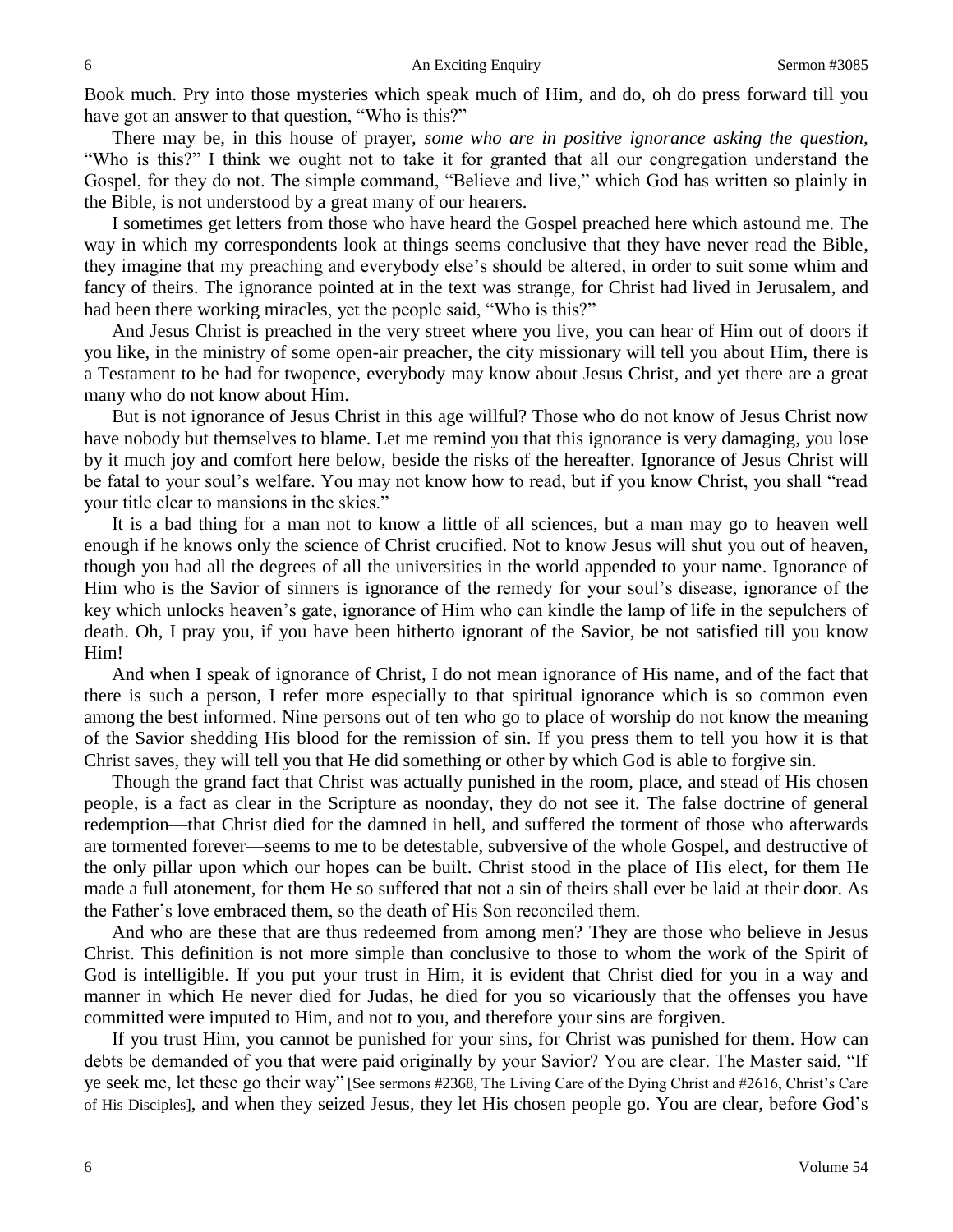#### Sermon #3085 **An Exciting Enquiry** 7

bar you are clear. Nobody can lay anything to your charge if you trust in Jesus Christ, for He suffered in your stead.

Ignorance of that great fundamental truth of the whole Gospel keeps thousands in darkness. It is the great ball and chain upon the leg of many spiritual prisoners, and if they did but know that, and could spell "substitution" without a mistake, they would very soon come into perfect joy and liberty.

Once more. *It is thought that the expression, "Who is this?" was a contemptuous one on the part of many.* They said, "What next, eh? We have heard of all sorts of excitements and noises, what next? Here is a man who has not where to lay His head, yet He is riding like a king. Here is a man who wears the common smock-frock of a Galilean peasant, and there are people spreading their garments in the way, and strewing branches of trees before Him! What next and what next?"

Peradventure with scornful tone some said, "Well, what *shall* we live to see? The King of the Jews! Ah! King of the Jews! Yes, very likely! His father and mother are with us, is this the poor carpenter's son? King of the Jews, forsooth!" And so they just sneered and turned away. Yes, but friends, stop a bit. Some persons who sneer deserve to be sneered at, but we will not treat you so.

It cannot be, after all, such a very fine and wise thing to sneer at the Savior, when you recollect that the angels do not sneer, and never did sneer at Him. They came with Him when first He descended into Bethlehem's manger, they came with joyous songs on that memorable night when He was born of the Virgin. Did they not sing "Glory to God in the highest, and on earth, peace, good will toward men"? Do not sneer where angels sing.

When He afterwards retired, in an hour of terrible sorrow, to the garden of Gethsemane, where great drops of blood fell on the ground, the angels came and strengthened Him. Round the bloody tree they watched, and wondered how the Lord of glory thus could die, and when He went into the grave, I think they hung their harps awhile in silence. This we know that, when, on the third day, He burst the bands of death, one of them came to roll away the stone, and two others sat—the one at the foot, the other at the head—where Jesus had lain, and when the forty days had been accomplished, and He went up to His abode—

> *"They brought His chariot from above, To bear Him to His throne; Clapped their triumphant wings, and cried, 'The glorious work is done.'"*

In heaven they cry, "Worthy is the Lamb that was slain." The mightiest archangel in glory counts it his honor to fly on Jesus Christ's errands. Sneer not, then. What is there to sneer at? These spirits are at least as wise as you. Pause awhile, and "kiss the Son, lest he be angry, and ye perish from the way."

Do you not care for angels? Then listen, do not sneer, for there are as wise men as you who have not sneered at Christ. You mention some great man who was a scoffer. Ah, well, so it may be, for great men are not always wise, but on the other hand, what Newton believed in, what Locke trusted in, what Milton sang of, what a Bunyan could dream of in Bedford Jail, cannot be quite such a contemptible thing after all.

I might quote some names at which you could not and would not sneer. You would think yourself unknown and base indeed if you called them unknown and ignoble. The name which these men, great even in your esteem, thought worthy of their highest reverence, surely you need not be so fast to reproach. Come, my friend, search you also into this problem. Give your wit a little exercise upon this question, "Who is this?" Seek to know who and what Christ is, and whether He is not a suitable Savior for you.

Do not be contemptuous, for, after all, if you look after it, there is nothing to despise. What is the Gospel story? It is this, that though you are the enemy of Christ, Christ is no enemy of yours. Here is the story, that, while we were yet His enemies, in due time Christ died for the ungodly. I could never despise a man who loved his enemy, and if I saw him come to die to save another, and that other his foe,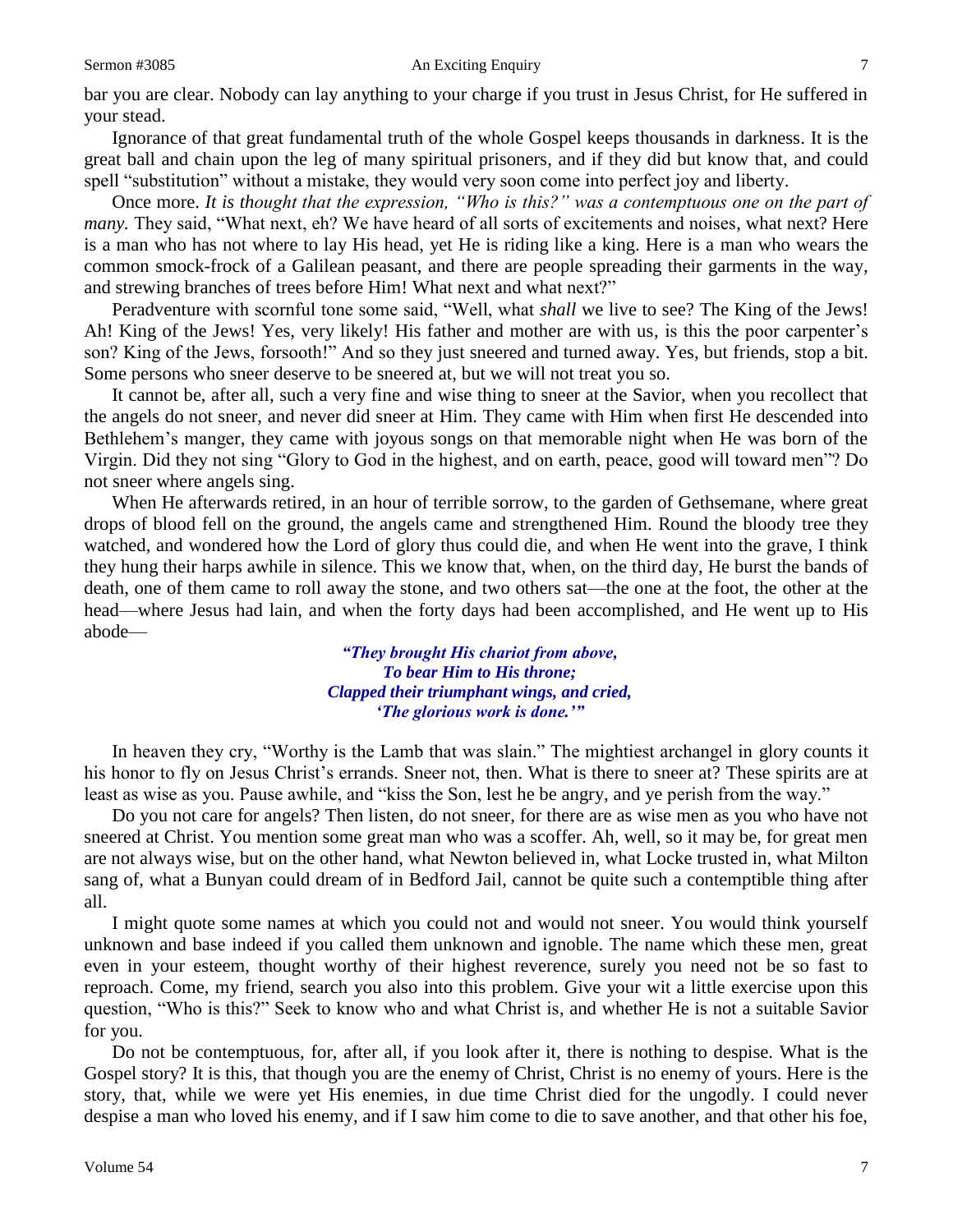I could not despise him. I might think him unwise, and think the price of his fair life too dear to buy the wretch for whom he died, but I could not despise his love.

Oh, there is something so majestic in Christ's love that you cannot sneer at it! Uncurl that lip now. He dies not for Himself in any sense, He bleeds for His friends—nay, more, for His foes. His dying prayer [See sermons #897, The First Cry from the Cross, #2236, Christ's Plea for Ignorant Sinners and #3068, Unknown Depths and Heights] is, "Father, forgive them; for they know not what they do," and even when His friends forsook Him, His last thoughts were all for them. Though He was rich, yet for our sakes He became poor, that we through His poverty might be made rich. There is nothing to sneer at here.

He casts aside His glory, hangs His azure mantle on the sky, takes the rings from off His fingers to hang them up for stars, and down He comes, and is born a feeble child. In His mother's lap He lies. He lives so poverty-stricken that He has nowhere to lay His head, and when the fox went to its burrow, and the bird to its nest, He went to the lone mountain, and His locks were wet with the dews of night.

"Give me to drink," He says, as He sits upon the well of Samaria. He is forsaken, despised, and rejected of men, and when He dies, even God Himself leaves Him. Jesus cries, "Why hast thou forsaken me?" And all this was because of His strong, all-conquering love for the sons of men. You cannot despise this Man. I would love the Savior, even if He had not died for *me*. I could not help it. Such love as His must have my heart, such disinterested giving up of all for the sake of those who hated Him must claim our heart's affections.

Do not despise Him, let me again say to you, for you do not know but that one day you may be where He is. Oh, if you knew that He would wash you in His precious blood, and make you clean, if you knew that He would cast His robe of righteousness about you, if you knew that He would take you up to be with Him, and put the palm branch in your hand, and make you sing forever of victory through His precious blood, you would not despise Him!

And yet that *shall* be the portion of all of you if you believe in Him, if you cast yourselves on His finished work. Where He is, there you shall be, and you shall see His face. Do not despise Him, the sinner's Friend. Can you dislike Him, the Lover of your soul? How can you refuse to be a lover of Him? Shedding His tears over you, shedding His blood for you, how can you do otherwise than cast yourselves at His feet?

Despise Him not, lastly, for He is coming again in pomp and glory. Speak not lightly of Him who is at the door. He is coming, perhaps, while I talk of these great matchless things. Soon may He come into our midst, but He will come with rainbow wreath and clouds of storm. He will come sitting on the great white throne, and every eye shall see Him, and they also that pierced Him. Do not despise Him now, for you will not be able to despise Him then. Will you do now what you cannot do then?

Oh, what a different tale will some men tell when Christ comes! How those who called Him foul names will hide their fouler faces! Come up now, do not play the coward, come up now, and spit in His face again, ye villains, who once did it in His lifetime. Come now, and nail Him to the tree again, Judas, come and give Him a kiss, as once you did! Do you see them? Why, they fly! They hide their heads. They do not any longer despise and reject Him, but their cry is, "Rocks, fall on us, and hide us." "Ye mountains, open your bowels, and give us a place of concealment."

But it cannot be, the Lamb's eyes of love have become the Lion's eyes of fire, and He that was meek and gentle has now become fiery and terrible. The voice that once was sweet as music, is now loud and terrible as the crash of thunder, and He that once dealt out mercy, now deals out bolts of vengeance. Oh, despise not Him who shall so soon come in His glory! Bow ye now, and "kiss the Son, lest he be angry, and ye perish from the way, when his wrath is kindled but a little." Ask, "Who is he"? and when you put the question, answer it yourself, "This is my Beloved, and this is my Friend, O daughters of Jerusalem." Trust Jesus Christ, sinner, and you shall know who He is, and He, knowing who you are, will save you with a great salvation. Amen.